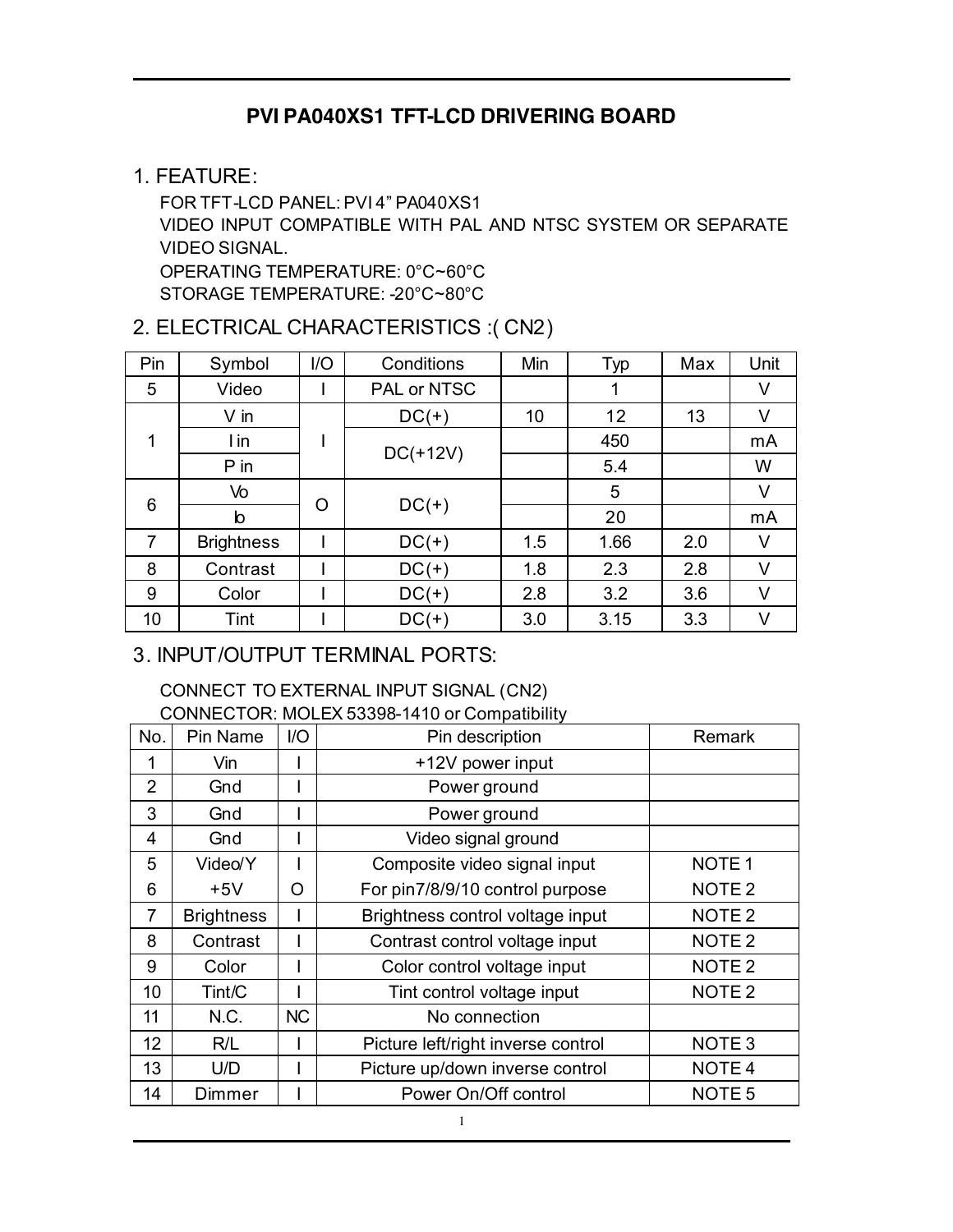NOTE1: If you want to support S-Video(Y & C) signal input, the following operation you need:

> Open R59 (1K ohm Resistor) Solder RB1 (75 ohm Resistor) Open RB2 (0 ohm Resistor) Solder C64 (0.1 uF Capacitor)

NOTE 2: Application Circuit



- NOTE 3: R/L = Hi (+5V) for shift right, Low (GND) for shift left
- NOTE  $4$ : U/D = Hi (+5V) for down, Low (GND) for up
- NOTE 5: PIN 14 = High (**Vmin=4.5V, Vmax=5.5V**) Power is ON

PIN 14 = Low (**Vmin=0V, Vmax=0.5V**) Power is OFF

CONNECT TO EXTERNAL INPUT SIGNAL (CN3) CONNECTOR: MOLEX 53398-0910 or Compatibility

| No. | Pin Name        | 1/O | Pin description            | Remark            |
|-----|-----------------|-----|----------------------------|-------------------|
|     | <b>Rin</b>      |     | Rin                        |                   |
| 2   | Gin             |     | Gin                        |                   |
| 3   | <b>Bin</b>      |     | <b>Bin</b>                 |                   |
| 4   | <b>SW</b>       |     | Switch(Video/R.G.B Select) | NOTE <sub>6</sub> |
| 5   | SYNC in         |     | SYNC in                    |                   |
| 6   | <b>SYNC out</b> |     | <b>SYNC out</b>            |                   |
|     | /HSYNC out      |     | /HSYNC out                 |                   |
| 8   | /VSYNC out      |     | /VSYNC out                 |                   |
| 9   | Gnd             |     | Ground                     |                   |

Note 6: Video =Low, High (+5V) for R.G.B input

֦

.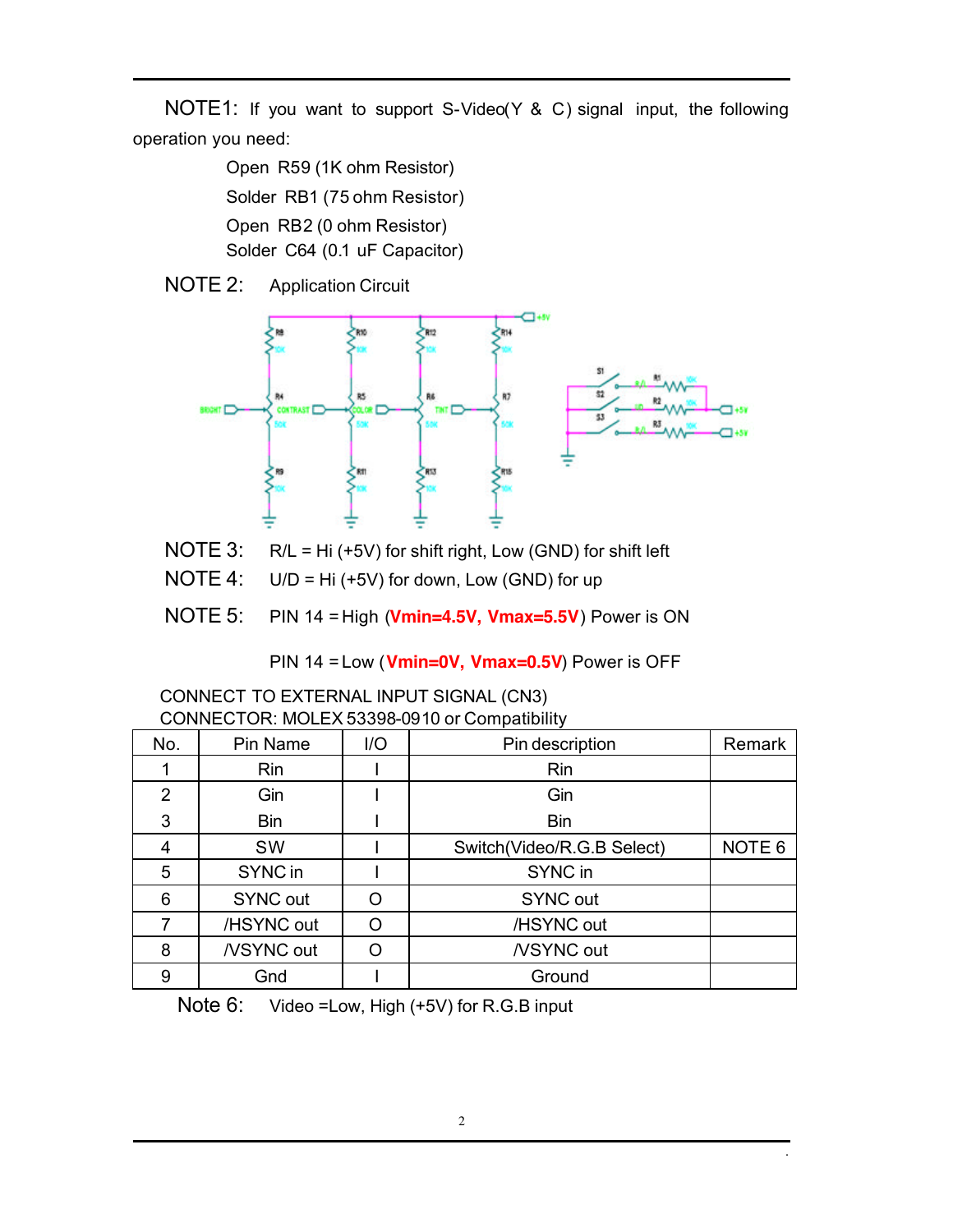## 4. DRIVER BOARD OUTLINE DRAWING:



Description:

Outline: 84.0\*68.6\*12.0mm Top Layer High (Max): 8.5mm Board thickness: 1.6mm Bottom Layer High (Max): 1.5mm 4 Screws: M2.2mm

5. ITEM LIST:

| <b>DRIVER BOARD</b> | <b>@ECA14200 CABLE FOR BOARD</b> |
|---------------------|----------------------------------|
|                     |                                  |